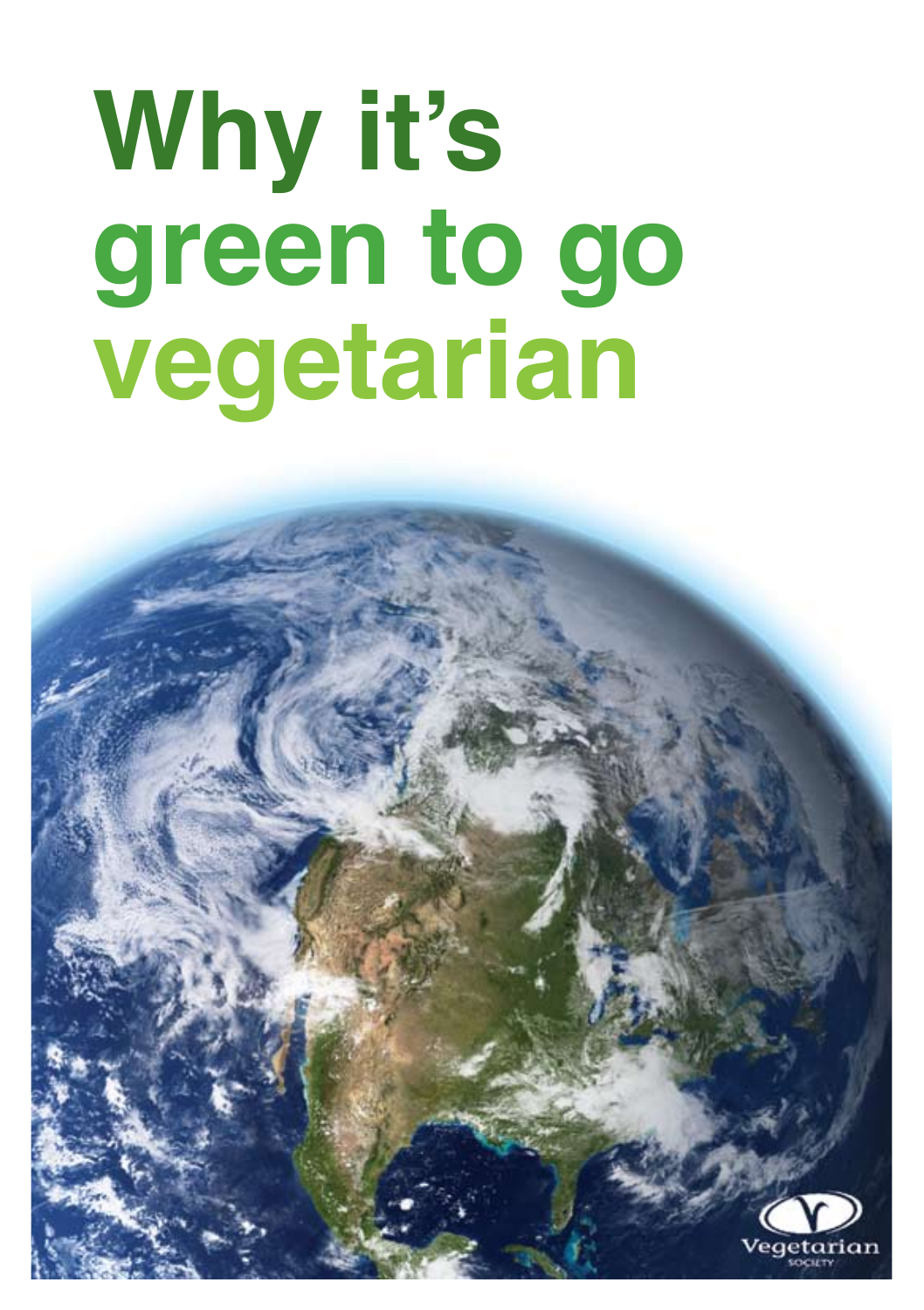### **Contents**

# Introduction

Introduction 3................... Climate Change 4-5............... Water Use & Contamination 6-7............... Fishing & The Oceans 8-9............... 10-11............Land Use Why Vegetarian? 12-13............ 14-15............References About Us 16.................



There were approximately 6.5 billion people living on earth in 20051, 2 and as the world's population continues to grow, our requirement for food will also increase. Worldwide food production requires 30% of the total soil available, 20% of fossil fuel energy and a major part of the fresh water flow<sup>3</sup>. Raising cattle is one of the most damaging components of agriculture4 . They cause the most environmental damage of any non-human species through over-grazing, soil erosion, desertification and tropical deforestation for ranches, in addition to their gaseous emissions and manure products. Studies on world food security estimate that an affluent diet containing meat requires up to 3 times as many resources as a vegetarian diet<sup>5</sup>.

Global production of meat has risen dramatically from 130 million tonnes in the late 1970s to 230 million tonnes in the year 2000<sup>6</sup>. Meat is now the single largest source of animal protein in all affluent nations<sup>7</sup> and demand for animal flesh is expected to more than double by the year 2050<sup>8</sup>. In order to meet this growing appetite, animals will no doubt be reared more intensively and cheaply with factory farming and aquaculture (fish farming) causing further pollution, water and land usage. If nothing is done, the environmental impact of meat production can only increase.

Diet is an important tool in working to achieve environmental sustainability.

Going vegetarian is an easy way to lower your own environmental impact and help ensure worldwide food security<sup>4, 9, 10</sup>. This booklet explains why.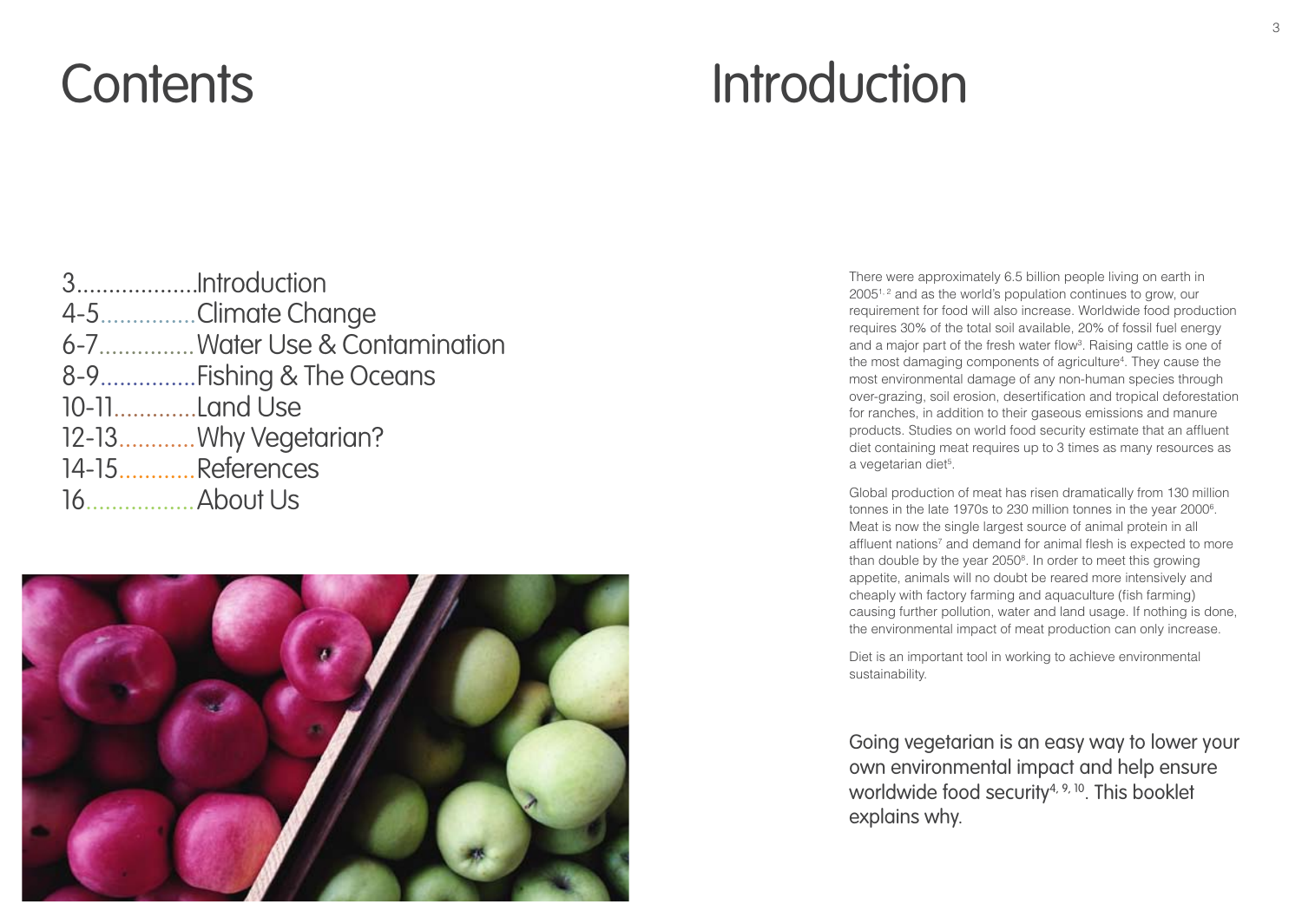# Climate Change

### Livestock farming contributes significantly to climate change. Stop eating meat and your "carbon footprint" will be smaller.

However much we might like to believe the sceptics, there is a very broad scientific consensus that our climate is changing and mankind is, at least in part, responsible.

"Greenhouse gases" are so called because they act like the glass of a greenhouse, trapping heat from the sun to warm up the Earth. Most of these gases occur naturally and without them our planet would be too cold to sustain life, but the balance is a very delicate one. Modern humans are causing a massive increase in greenhouse gas emissions and with too much of these gases in the atmosphere, temperatures will rise higher and higher.

At the beginning of 2007, the United Nation's Intergovernmental Panel on Climate Change (IPCC) reported that global temperatures will probably rise by between 1.8 and 4°C by the end of this century (the possible range being between 1.1 to  $6.4^{\circ}$ C)<sup>11</sup>. This may not sound like a lot but the polar ice caps are already melting and the report predicted that these temperature changes would cause rises in sea levels and increases in the number of hurricanes and tropical storms. When the sea level rises, low lying land around the world is threatened and over time, things just get worse as the expanding oceans



increase further, thanks to the meltingof ice sheets covering Greenland and Antarctica.

#### Many scientists and world leaders believe that climate change is the most serious issue facing the whole human race.

The most important greenhouse gases are carbon dioxide (CO<sub>2</sub>), methane (CH<sub>4</sub>) and nitrous oxide  $(N_2O)$ . The atmospheric concentrations of all three have increased phenomenally in modern times. Comparing figures from 2005 with pre-industrialised levels (measurements from 1750), carbon dioxide has increased from around 280 parts per million (ppm) to 379ppm, methane has increased from 715 parts per billion (ppb) to 1774ppb and nitrous oxide has increased from 270 ppb to 319 ppb11. The increase in carbon dioxide is due mostly to the use of fossil fuels and changes in the way we use land.

#### Increases of methane and nitrous oxide, however, are primarily caused by agriculture<sup>11</sup>.

Farmed animals produce more greenhouse gas emissions (18%) than the world's entire transport system (13.5%). Cows' flatulence, alongside animal excrement, makes the headlines due to both of them being extremely damaging. However, farming animals also generates gaseous emissions through the manufacture of fertilisers (to grow feed

crops), industrial feed production and the transportation of both live animals and their carcasses across the globe<sup>8</sup>.

9% of human-related  $CO<sub>2</sub>$  emissions are caused by the livestock sector, mostly due to changes in land use (e.g. forests being cleared for grazing or growing animal feed<sup>8</sup>) and the use of fossil fuels for farm operations<sup>12</sup>.

Methane has 23 times the global warming impact of  $CO_2^8$  and ruminant mammals (cows and sheep) are responsible for 37% of the total methane generated by human activity.

There are approximately 1.5 billion cattle and 1.7 billion sheep on the planet. A single cow can produce as much as 500 litres of methane per day13.

Nitrous oxide is almost 300 times as damaging to the climate as carbon dioxide with 65% of the total quantity produced by human activity coming from livestock (mostly their manure).

The animals we rear for meat also account for 64% of all the ammonia we humans impose on our precious atmosphere, contributing significantly to acid rain<sup>8</sup>.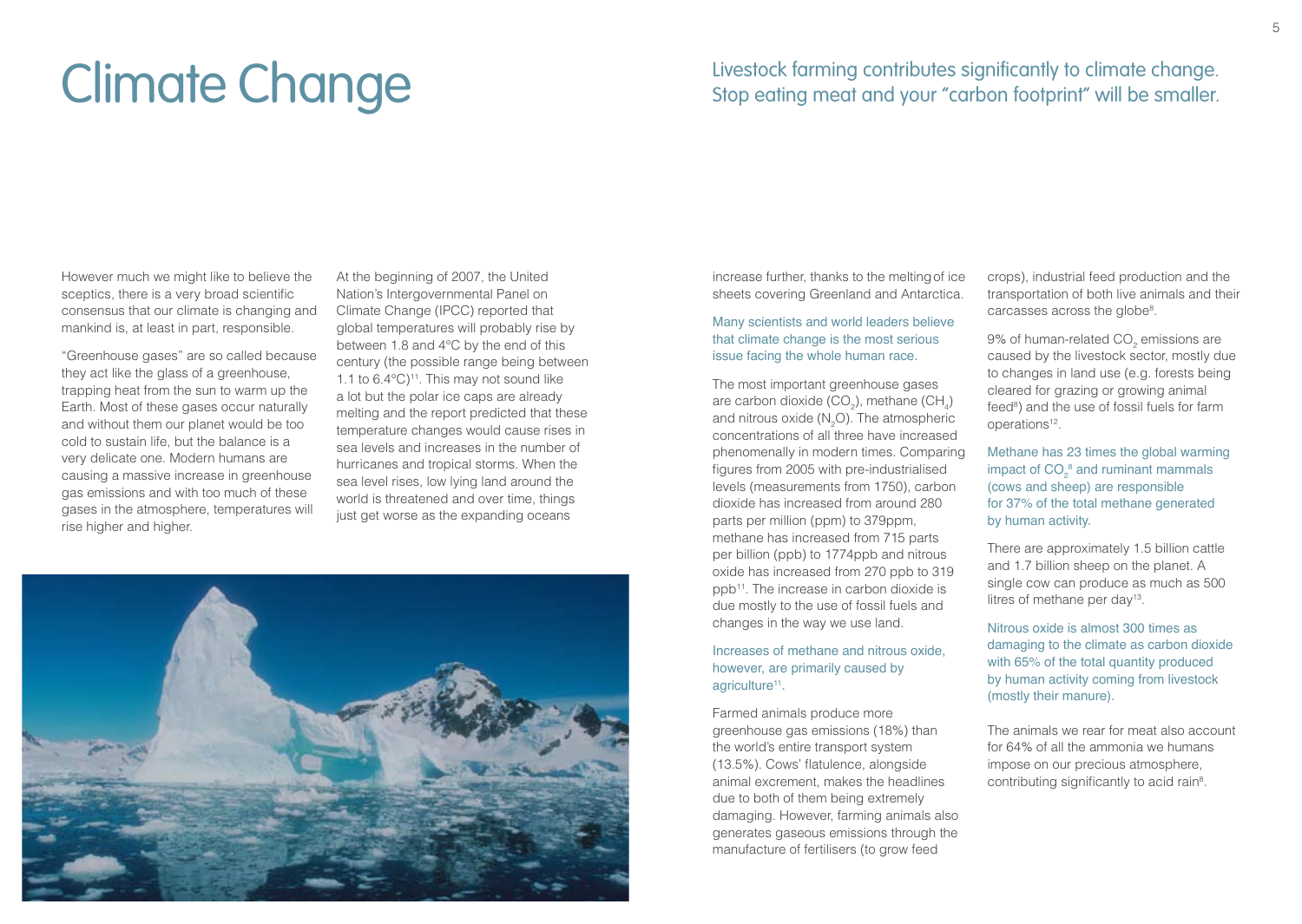### Water Use & **Contamination**

Food manufacture is one of the most water intensive activities in the world and it takes far less water to produce plants than meat. A vegetarian diet helps to decrease water consumption and pollution.

Much of the world is running out of water. Over 1 billion people worldwide do not have access to clean water and more than double that number do not have proper sanitation. The Food and Agricultural Organisation (FAO) estimates that by 2025 there will be 1.8 billion people living with absolute water scarcity and two thirds of the World's population could be living under water-stressed conditions. Agricultural production consumes more fresh water than any other human activity<sup>14</sup> and demand for water-intensive food items like meat and dairy products is placing increased stress on food production systems<sup>15</sup>.

Farming accounts for around 70% of all freshwater withdrawn from lakes, waterways and aquifers (the accessible underground layer of water)<sup>14</sup>. Meat production, especially the feeding of cattle, is a particularly water-intensive process<sup>16,17</sup>.

Livestock production accounts for over 8% of global human water consumption<sup>8</sup>.

Meat produced in different parts of the world requires different amounts of water due to variations in species, rainfall, hygiene standards, drinking needs, slaughter, butchering, cleaning, packaging and also the water required to grow the animals'



feed. As a result, estimates of the water required to produce a kilo of beef vary, from  $13,000$  litres<sup>14</sup> right up to  $100,000$ litres<sup>18</sup>. Whichever figure you use, the damage is plain when you consider that the water required to produce a kilo of wheat is somewhere between 1,000-2,000 litres.

Rearing animals for meat also contributes significantly to water pollution. With animal waste, antibiotics and hormones entering the water cycle alongside chemicals from tanneries, fertilizers and the pesticides used to spray feed crops.

Manure, or waste water containing manure, severely harms river and stream ecosystems. Once pollutants, including nitrogen, phosphorus, antibiotics and pesticides, reach the waterways they cause a great deal of damage to aquatic and human life. Algal blooms are a particular problem, blocking waterways, using up oxygen as they decompose and killing the natural populations of fish<sup>19</sup>.

In large amounts, animal waste can present major problems to the waterways and surrounding environment.

More than 2 billion tonnes of animal manure were produced worldwide during the late 1990s. Assuming an average nitrogen content of around 5%, this makes 100 million tonnes of nitrogen<sup>7</sup> finding its way into our water system.

In the Gulf of Mexico, pollutants in animal waste have contributed to a "dead zone" where there is not enough oxygen to support aquatic life. During the summer of 2004, this dead zone extended over 5,800 square miles<sup>19</sup>.

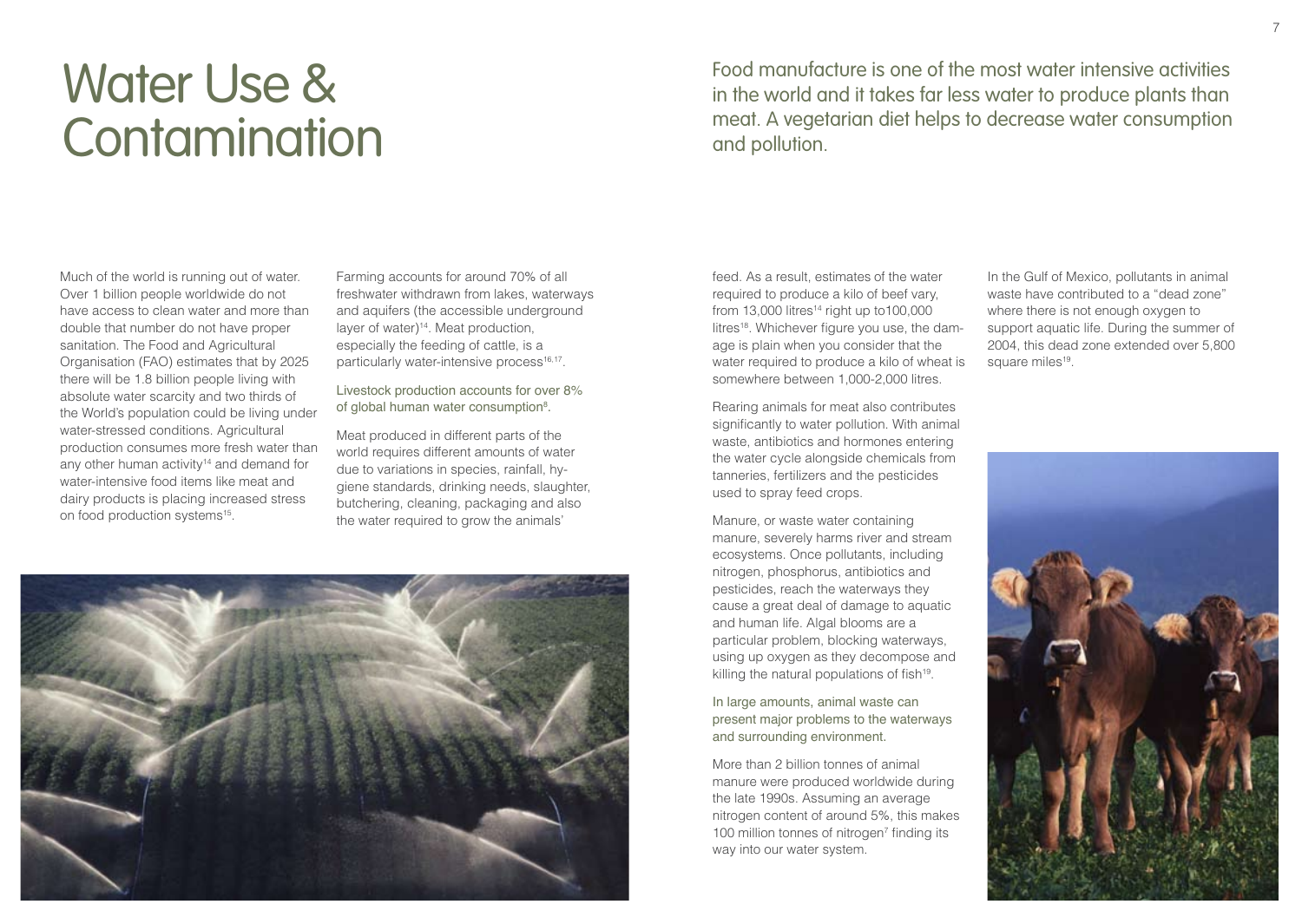### Fishing & The Oceans

Whether it's farmed or caught in the wild, eating fish causes significant damage to wildlife and the oceans. Vegetarians don't eat fish so going veggie will help preserve important eco systems.

Over-fishing is depleting the oceans; fishing practices cause untold damage to both wildlife and the sea itself; and industrial-scale fish-farming is polluting our rivers and streams.

#### The existence of many species is threatened by society's appetite for fish flesh.

Over-fishing has resulted in tuna, cod, swordfish and marlin populations declining by 90% during the last century<sup>20</sup> and the number of fish caught is likely to decline further for several decades to come, not because we are eating less fish but

because they simply aren't there to be caught!

A recent major study predicted that all commercial fisheries could die out by 205021. This four-year analysis is the first to examine all existing data on ocean species and ecosystems in order to understand the importance of biodiversity at the global scale. The results revealed that the global trend is a serious concern and projects the collapse (90% depletion) of all species of wild seafood that are currently being fished by the year 2050. The study concluded that marine biodiversity loss is increasingly impairing the ocean's capacity to



provide food, maintain water quality, and recover from small changes in the physical environment.

Despite huge publicity and much political debate, the International Council for the Exploration of the Sea (ICES) states that fish stocks did not improve between 2005 and 2006. It reports numerous stocks as being too heavily fished and cites depletion of cod and sand eel in the North Sea<sup>22</sup> to name just two. ICES has recommended a zero catch of cod for the last 5 years due to low numbers and advised no catch in 2007 for all southern cod.

Safeguards are often ineffective and illegal fishing is widespread. Blue-fin tuna, for example, is one of the most valuable fish on the planet. There is an increasing demand for its capture and almost a third of catches from the Mediterranean alone arise from illegal and unregulated fishing23. Japan recently made a rare admission that its fishing vessels have exceeded quotas. The country has now agreed to halve its catch of southern blue-fin tuna for the next 5 years. However, the World Wide Fund for Nature (WWF) is concerned that this will still not give the fish population chance to fully recover<sup>24</sup>.

The fishing industry is responsible for some of the most environmentally damaging practices affecting our seas and oceans today. Bottom-trawling (trawling

for fish on the ocean floor) and dredging (to harvest oysters, clams and scallops) destroy the fragile ecosystem of the seabed. Dynamite and poison are used to catch fish in South East Asia, including the use of explosives on coral reefs in the Philippines, where shock waves can kill fish up to 50 metres from the site of blast $25$ .

#### Aquaculture (fish farming) is also responsible for pollution and endangering wildlife.

Farmed fish have to eat, and the feeding of carnivorous fish intensifies pressure on the oceanic fisheries. For example, it takes 5 tonnes of wild caught fish to feed each tonne of farmed salmon<sup>26</sup>. Farming also produces waste and reports indicate that Scottish salmon farms alone have breached pollution limits more than 400 times in the past 3 years<sup>27</sup>. 'Genetic pollution' is also a serious problem, with wild salmon populations weakened by breeding with farm escapees.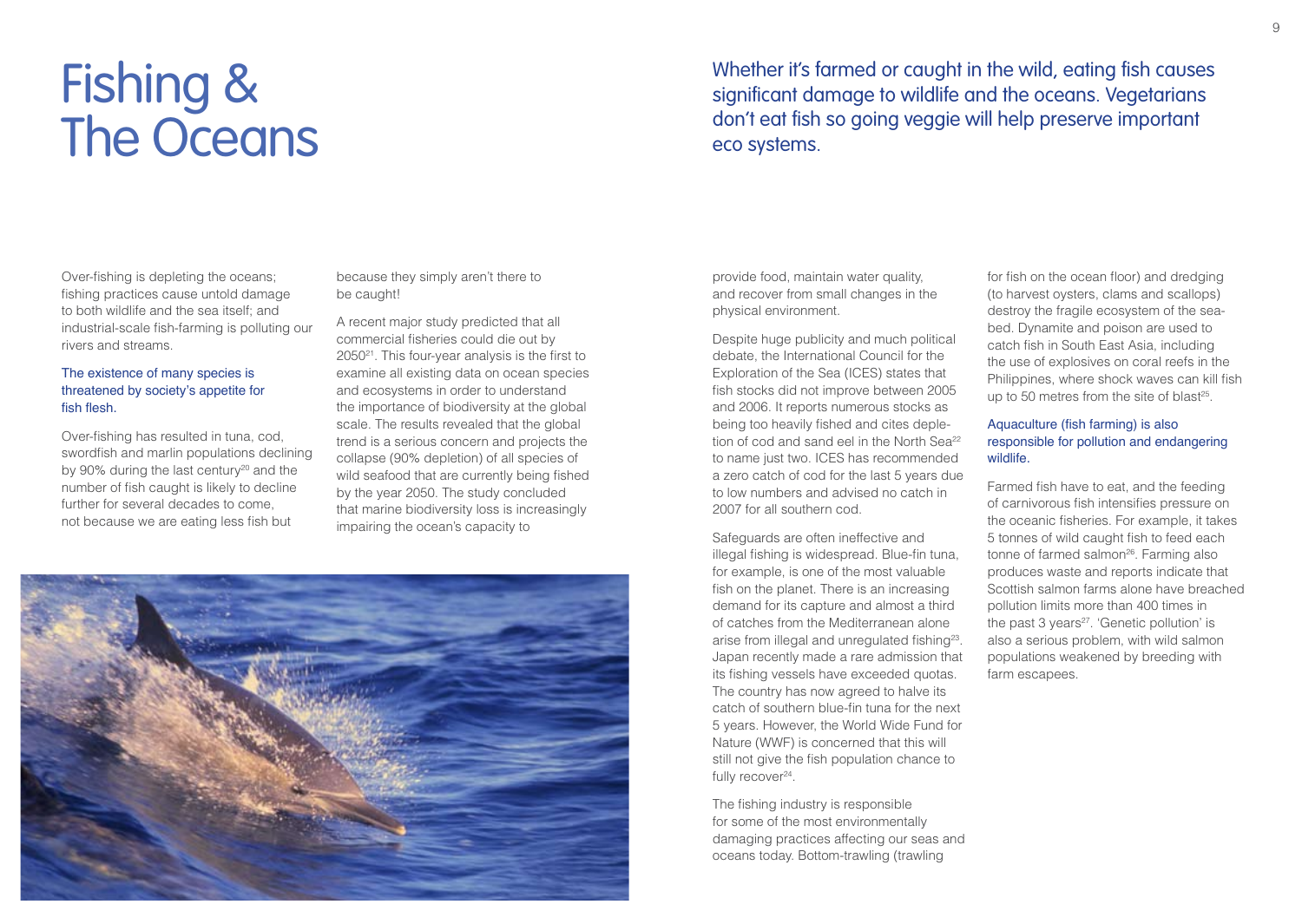## Land Use

The vast amount of land used to raise animals is causing environmental problems such as habitat destruction and deforestation. Going vegetarian will halve the land-use of your diet.

#### Thirty percent of the earth's entire land surface – a massive 70% of all agricultural land - is used for rearing farmed animals.

Much of this is grazing land that would otherwise host a natural habitat such as the valuable rainforest, but crops are also grown specifically as animal feed. In fact, a third of the world's land suitable for growing crops is used to produce feed for farmed animals<sup>8</sup>.

Livestock farming is essentially inefficient as mammals in particular are inefficient converters of feed to meat. A vast percentage of gross energy (89-97%) and

protein (80-96%) contained in the cereal/ grain fed to animals is not converted into edible fat and protein<sup>7</sup>. Cattle require approximately 7kg of grain in order to generate 1 kg of beef and pigs require 4kg grain for 1 kg of pork<sup>10</sup>.

Livestock farming can lead to overgrazing causing soil erosion, desertification and deforestation<sup>10</sup>. Twenty percent of the world's grazing land has already been designated as degraded due to the rearing of animals for their meat<sup>8</sup>.

Forests are one of the world's most valuable resources, providing a home



for approximately 300 million people (indigenous and non-indigenous) along with numerous unique plant and animal species. Over 1.5 billion people depend upon the forests, whether this be their livelihood, fuel wood, medicinal plants or food28. Tropical rainforests are thought to hold over half of the Earth's plant and animal species.

Our forests are being destroyed at a rapid rate. Between 2000 and 2005, 90 million acres of forest were destroyed and the World Resource Institute estimates that 39% of the world's remaining frontier forest is at risk28. Today's main threats include clearing land for agriculture and overgrazing as well as the more widely publicised commercial logging, energy development and mining.

Livestock production is responsible for 70% of the Amazon deforestation in Latin America, where the rainforest has been cleared to create new pastures<sup>8</sup>.

Deforestation increases greenhouse gas emissions by releasing carbon previously stored in the trees. It is also a major driver in the loss of biodiversity – a pressing concern when one considers the fact that just a few species of livestock now account for about 20% of total terrestrial animal biomass<sup>8</sup>.

Rearing animals away from precious habitats offers no easy solutions. It is becoming more common for cattle to be denied the opportunity to graze by moving them directly into feedlots after being weaned. Intensive feeding on a diet consisting mainly of concentrates has been shown to be an inefficient way of producing dietary proteins<sup>7</sup>. In order to supply meat producers with cheap animal feed, large areas of tropical forests have been cleared<sup>28</sup>

It has been calculated that someone living on a vegetarian diet in the UK requires less than half the area of land to grow their food than someone following a conventional diet. A vegetarian population could farm less intensively and still have space to increase production of bio-fuel crops.

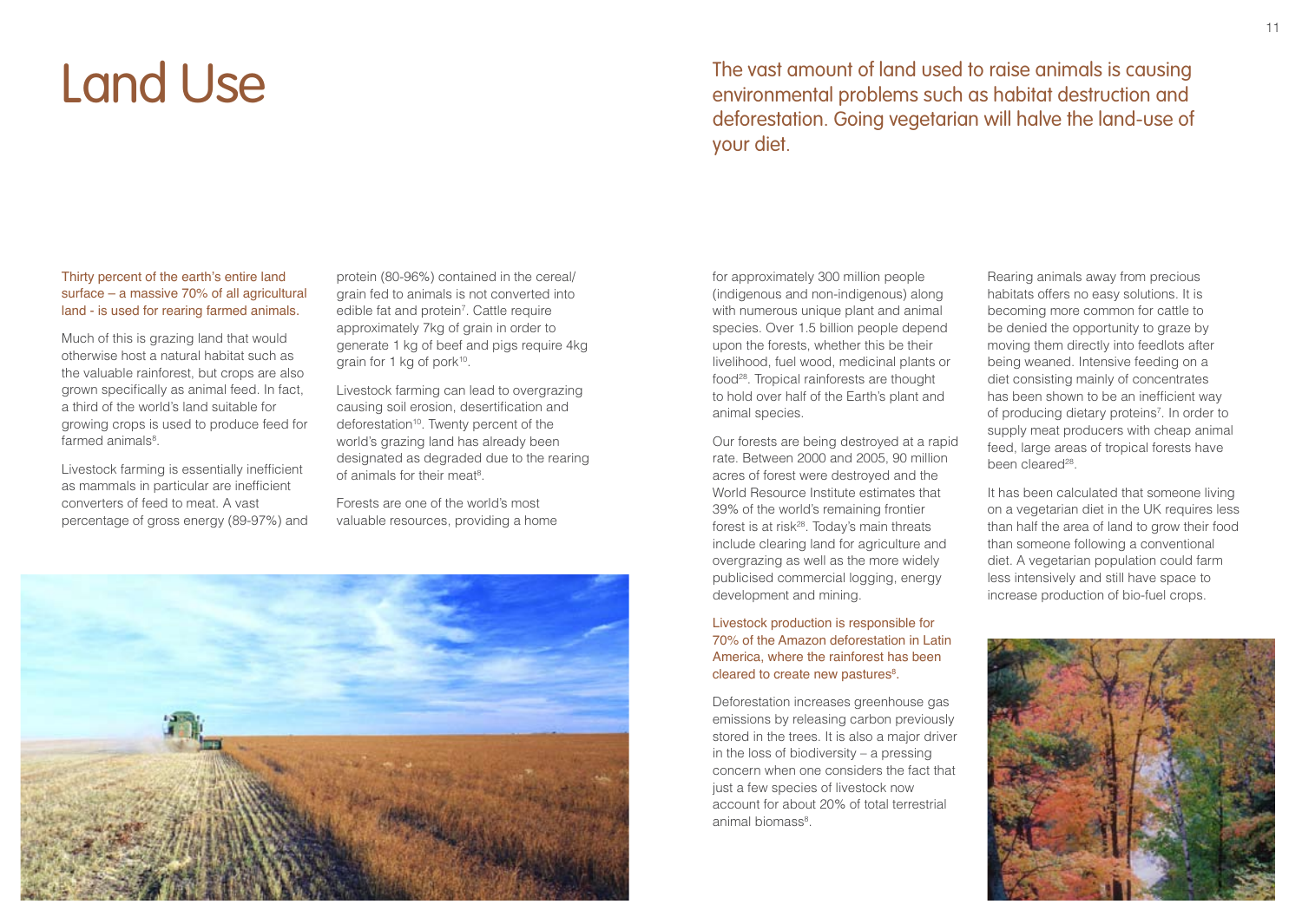# Why Vegetarian?

### 0161 925 2000 whygreen@vegsoc.org www.vegsoc.org/whygreen

#### What we choose to eat is one of the biggest factors in the personal impact we have on the environment. A recent study, examining the impact of a typical week's eating, showed that plant-based diets are better for the environment than those based on meat<sup>29</sup>. A vegan, organic diet had the smallest environmental impact, but the single most damaging foodstuff was beef and all non-vegetarian diets required significantly greater amounts of environmental resources, such as land and water. By feeding grain and vegetables directly to people (rather than livestock) we can increase the amount of food available to everyone.

#### By going vegetarian you will help to…

Avoid excessive CO<sub>2</sub> production Reduce methane/nitrous oxide production Save large amounts of water Avoid further pollution of our streams/rivers/oceans Reduce destruction of topsoil & tropical rainforest Reduce destruction of wildlife habitats & endangered species Reduce the use of antibiotics, growth promoters and chemicals

The environmental arguments are strong, but many vegetarians simply believe that it is wrong to kill when there is no need to. Others love and respect animals and want to minimize their suffering. Some vegetarians are specifically opposed to intensive farming and choose vegetarianism because it sends a strong signal, guarantees you won't be eating an animal reared in appalling conditions, and avoids the distress experienced by all animals slaughtered for their meat. Whatever their reasons for giving up meat, vegetarians benefit from much more than a clear conscience, with lower rates of heart disease, diabetes and certain cancers.

#### Want to know more?

**Food for Thought** is the Vegetarian Society's free guide to going (and staying) vegetarian.

**Season to Taste** is a collection of vegetarian recipes making the most of UKgrown produce throughout the year.

**The Vegetarian Society website** includes fact sheets on everything from Vitamin B12 to keeping a veggie pet.

#### **Already Veggie?**

Going vegetarian is a positive choice for the environment, but vegetarians can do more by eating organic, seasonal, locallygrown produce wherever possible. Order your copy of Season to Taste to give you some ideas or post your own suggestions on our website.

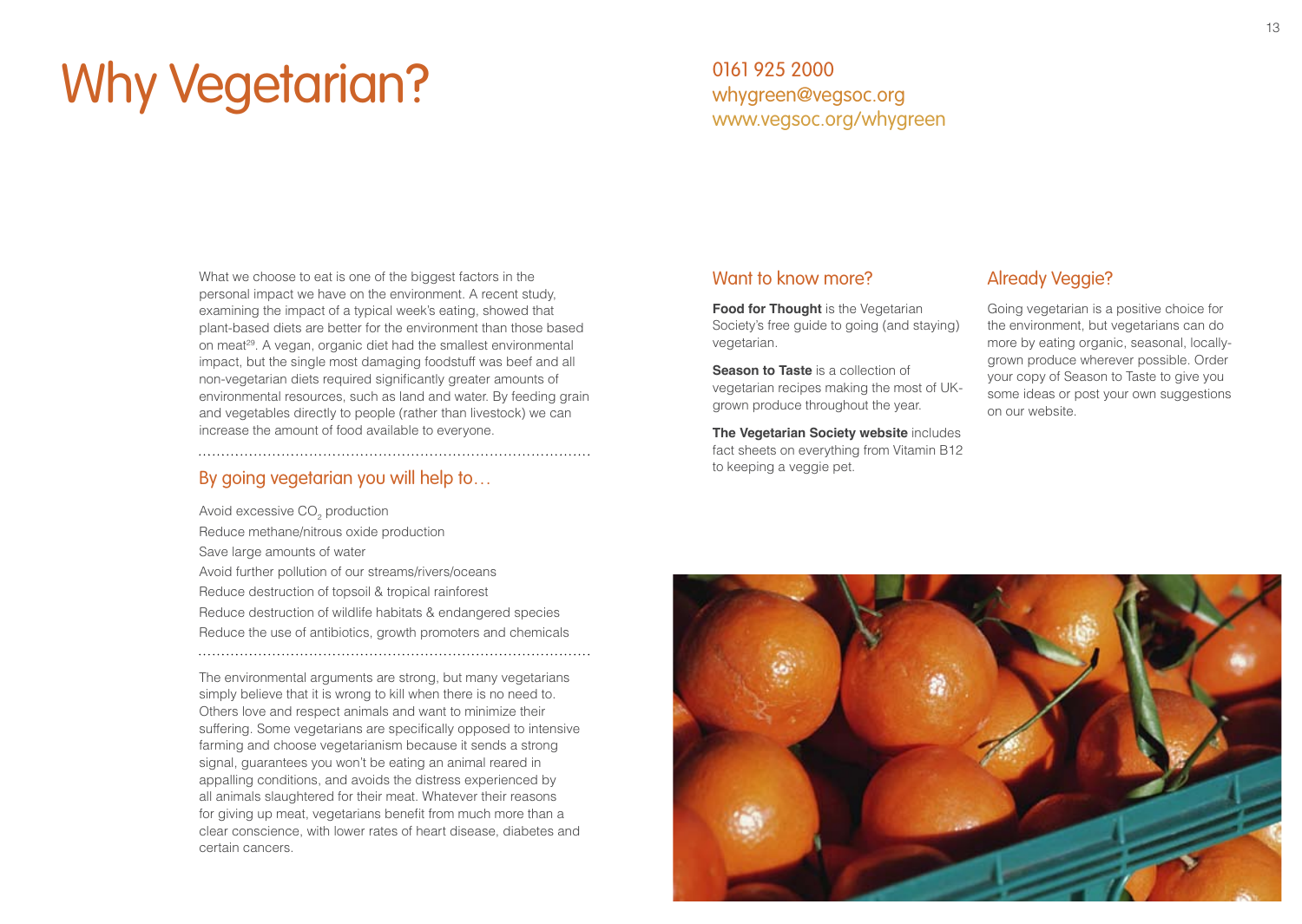### References

**1.** Eshel, G. and Martin, P. A. 2006. Diet, Energy and Global Warming. *Earth Interactions*. 10(9).

**2.** The United Nations Population Database http://esa.un.org/unpp/

**3**. Nonhebel. S. 2004. On resource use in food production systems: the value of livestock as 'rest-stream upgrading system'. *Ecological Economics*. 48, 221-230.

**4.** Goodland, R. 1997. Environmental sustainability in agriculture: diet matters. *Ecological Economics*. 23, 189-200.

**5.** Penning de Vries, F.W.T., Van Keulen, H. and Rabbinge, R. 1995. Natural resources and limits of food production in 2040. Eco-Regional Approaches for Sustainable Land Use and Food Production. Kluwer Academic Publishing. Dordrecht. 65-87.

**6.** National Research Council. Nutrient Requirements of Poultry. Washington, DC: National Academy Press, 1994.

**7.** Smil, V. 2002. Worldwide transformation of diets, burdens of meat production and opportunities for novel food proteins. *Enzyme and Microbial Technology*. 30, 305-311.

**8.** Food and Agriculture Organisation of the United Nations. 2006. Livestock's Long Shadow – Environmental Issues and Options. Rome.

**9.** Carlsson-Kanyama, A. 1998. Climate change and dietary choices, how can emission of greenhouse gases from food consumption be reduced? *Food Policy*. 23, 277-293.

**10.** White, T. 2000. Diet and the distribution of environmental impact. Ecological Economics. 34, 145-153.

**11.** Intergovernmental Panel on Climate Change. 2007. Climate Change 2007: The Physical Science Basis. Summary for Policy makers.

**12.** Dyer, J.A. and Desjardins, R.L. 2003. The impact of farm machinery management on greenhouse gas emissions from Canadian agriculture. *Sustainable Agriculture*. 20, 59-74.

**13.** BBC News 10th December 2006. http://newsvote.bbc.co.uk/mpapps/pagetools/print/news. bbc.co.uk/1/hi/uk/6046340.stm

**14.** Food and Agriculture Organisation. 22nd March 2007. FAO urges action to cope with increasing water scarcity. Rome. http://www.fao.org/newsroom/en/news/2007/1000520/index. html

**15.** Stockholm International Water Institute (SIWI) and the International Water Management Institute (IWMI). 2004. Water – More nutrition per drop.

**16.** Smil, V. 2001. Enriching the Earth Fritz Haber, Carl Bosch, and the transformation of world food production. Cambridge, MA: The MIT Press.

**17.** Fallenmark, M. 1989. Water scarcity and food production. Food and natural resources, San Diego (CA): Academic Press. 164-191 in Pimental. D. Hall CW (eds).

**18.** Pimental, D., Houser, J., Preiss, E., White, O., Fang, O., Mesnick, L., Barsky, T., Tariche, J.S. and Alpert, S. 1997. Water Resources: Agriculture, the Environment, and Society. *Bioscience*. 47 (2), 97-106.

**19.** Natural Resources Defense Council. 2005. Facts about pollution from Livestock Farms. http://www.nrdc.org/water/pollution/ffarms.asp

**20.** Nicholson-Lord, D. 2004. 'Poisoning Ourselves'. August 28th 44-45.

**21.** Worm, B., Barbier, E.B., Beaumont, N., Duffy, J.E., Folke, C., Halpern, B.S., Jackson, J.B.C., Lotze, H.K., Micheli, F., Palumbi, S.R., Sala, E., Selkoe, K., Stachowicz, J.J. and Watson, R. 2006. Impacts of biodiversity loss on ocean ecosystem services. *Science* 314, 787-790.

**22.**International Council for the Exploration of the Sea. Press Release. October 16th 2006. http:// www.ices.dk/aboutus/pressrelease/ICESPressReleaseOct2006.pdf

**23.**The World Wide Fund for Nature. 2006. Fish Dishes - the unacceptable face of seafood http://www.panda.org/about\_wwf/what\_we\_do/marine/help/seafood\_lovers/fish\_dishes/index. cfm

**24.**BBC News. "Japan agrees to halve tuna quota". October 17th 2006. http://news.bbc. co.uk/1/hi/world/asia-pacific/6057576.stm

**25.**Marine Conservation Society 2006. www.fishonline.org/information/methods

**26.**Brown, R. 2000. 'Fish farming may soon over take cattle ranching as a food source.' World watch Institute.

**27.**Sunday Herald. '400 breaches of fish farm pollution limits in three years'. 1st October 2006. http://www.sundayherald.com/58261

**28.**The World Wide Fund for Nature. 2007. The Bio-DaVersity Code. http://www.daversitycode. com/earthscope/

**29.**Baroni, L., Cenci, L., Tettemanti, M. and Berati, M. 2006. Evaluating the environmental impact of various dietary patterns combined with different food production systems. European Journal of *Clinical Nutrition*. 1-8.